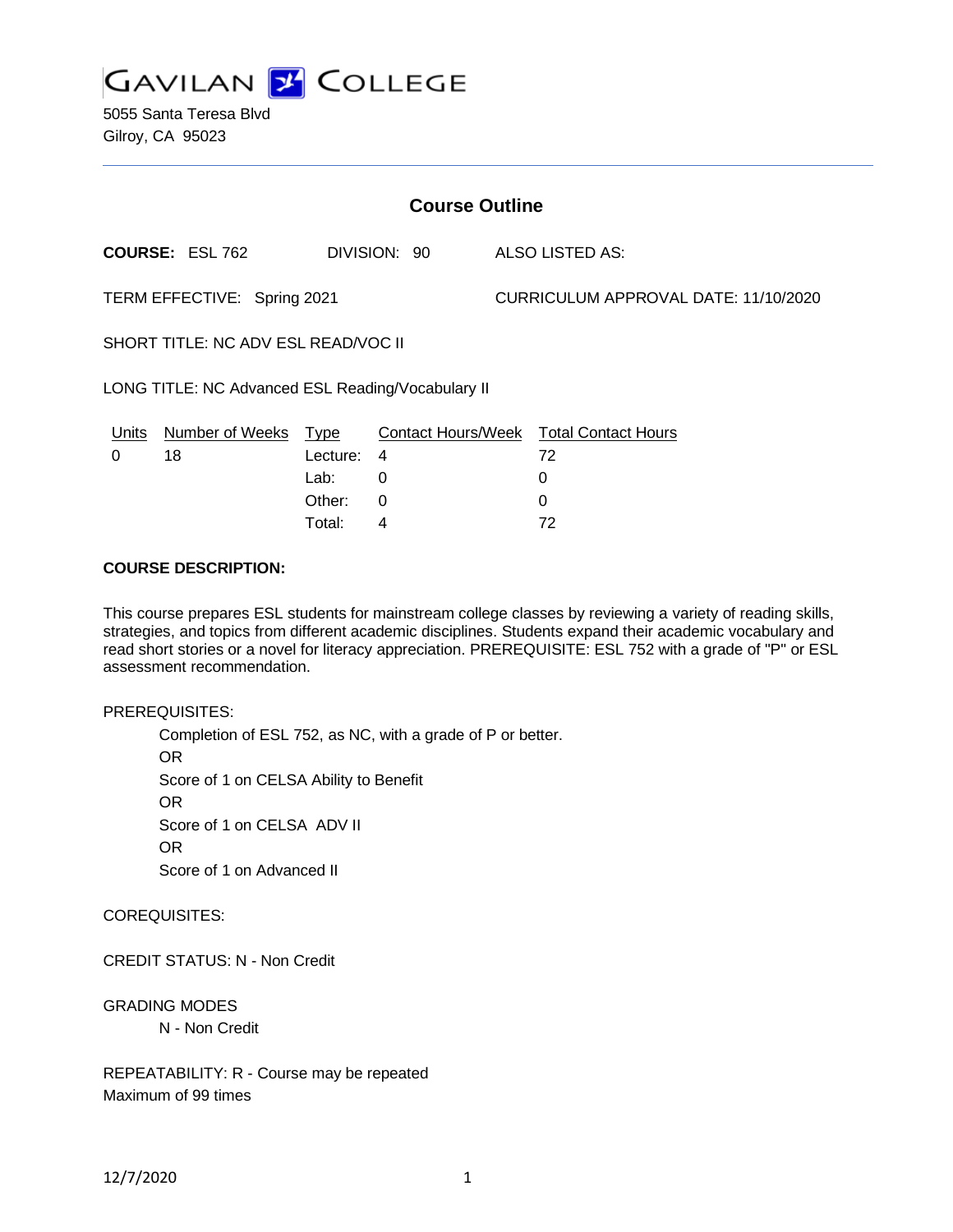SCHEDULE TYPES:

- 02 Lecture and/or discussion
- 05 Hybrid
- 71 Dist. Ed Internet Simultaneous
- 72 Dist. Ed Internet Delayed

# **STUDENT LEARNING OUTCOMES:**

1. Analyze and interpret the form, style, and specific strategies utilized in an academic or literary text.

Measure of assessment: Whole and small-group discussion, written response, tests.

Year assessed, or planned year of assessment: 2018

Institution Outcome Map

- 1. Communication:
- 2. Cognition:
- 5. Aesthetic Responsiveness:
- 6. Personal Development and Responsibility:
- 2. Use context clues to guess at the meaning of new vocabulary.

Measure of assessment: Classroom discussion, quizzes, tests.

Year assessed, or planned year of assessment: 2018

Institution Outcome Map

- 1. Communication
- 2. Cognition:
- 6. Personal Development and Responsibility:

3. Summarize and paraphrase parts of readings and use the summaries/paraphrases to explain a personal viewpoint.

Measure of assessment: Tests, written response, logs.

Year assessed, or planned year of assessment: 2018

Institution Outcome Map

- 2. Cognition:
- 3. Information Competency:
- 4. Social Interaction:
- 6. Personal Development and Responsibility:

# **CONTENT, STUDENT PERFORMANCE OBJECTIVES, OUT-OF-CLASS ASSIGNMENTS**

Curriculum Approval Date: 11/10/2020 - **DE MODIFICATION ONLY**

Lecture Content:

4 HOURS

CONTENT: Students are assessed to determine reading comprehension and speed. They are given an overview of the course including the materials to be used, the course objectives, and in-class and out-of class procedures and assignments. HOMEWORK: Students read through the packet of sample readings from different academic content areas and short literary pieces to get an overview of the types of readings that will be encountered and the kinds of skills that will be practiced.

STUDENT PERFORMANCE OBJECTIVES: Determine reading speed and comprehension level. Recognize the role of the reader and the

importance of generating background knowledge. Distinguish between academic and literary text and the reading strategies employed with each. Practice skills such as reading critically, asking questions, understanding sequence, pinpointing and extracting main ideas and details, expressing and supporting opinions, defining, annotating, making double entry notes, keeping a vocabulary journal, and using an English dictionary.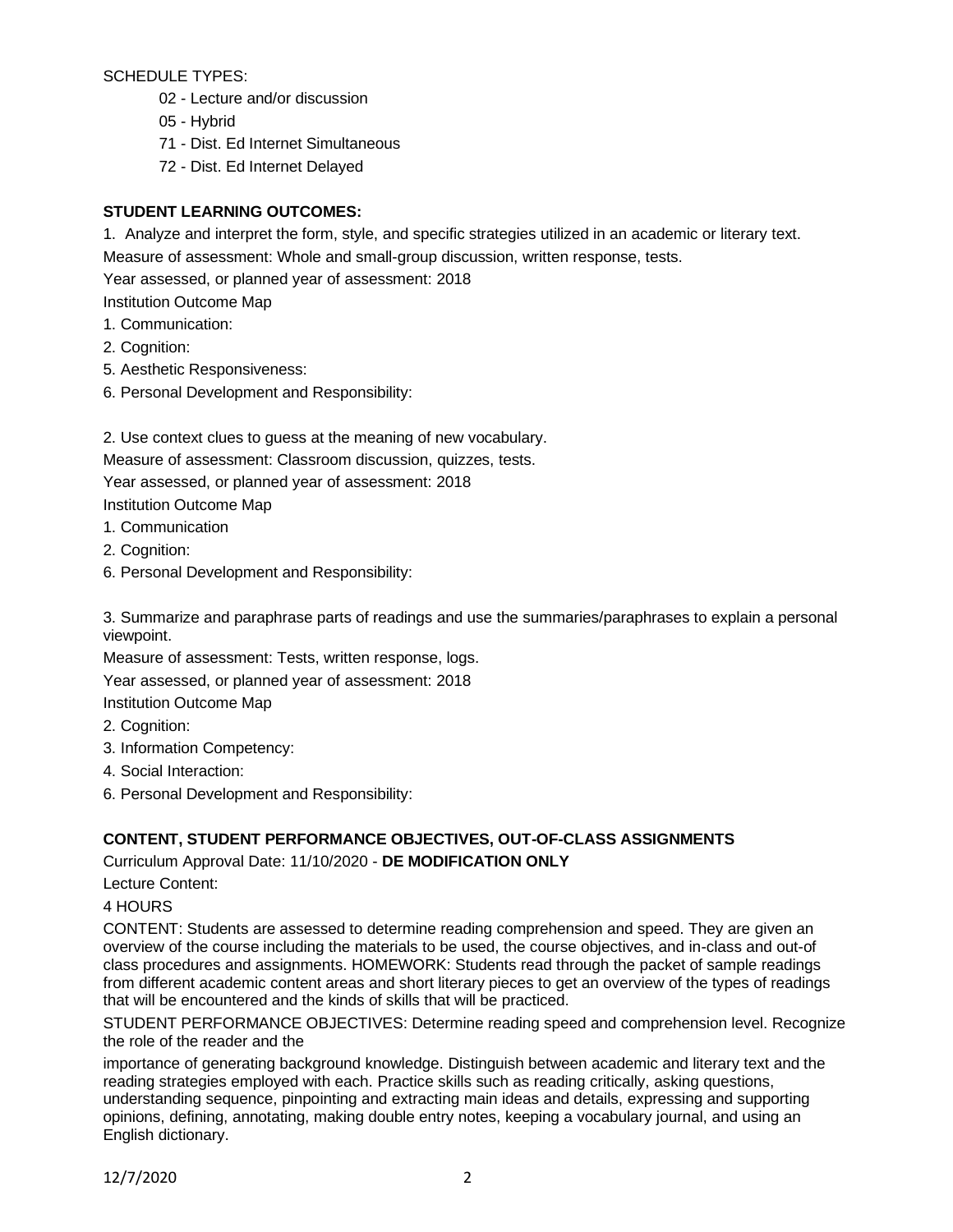# 8 HOURS

CONTENT: Students work within one academic content area such as ecology, business, biotechnology, geology, cultural studies,

archeology, psychology, sociology, or other academic area. Students read several selections and practice reading strategies such as using context clues to understand unfamiliar vocabulary and concepts, and identifying word parts, word families, connectors, antecedents, and parts of speech as a means to improve overall comprehension. They practice critical thinking skills such as identifying patterns of organization, differentiating main ideas from details, and making inferences and using examples to support opinions. They also read a timed selection with the goal of increasing speed and fluency. Finally, as a way of preparing for mainstream academic classes, they read and respond to a textbook selection from another Gavilan College class that addresses the same content.

HOMEWORK: Students read and complete the exercises in their textbook, use their dictionaries to aid their comprehension, participate in class discussions and exercise correction, and begin their vocabulary journal. They also read a sample reading from a mainstream class.

STUDENT PERFORMANCE OBJECTIVES: Become immersed in common academic vocabulary, concepts, and ways of presenting the material in the academic content area used. Apply different reading strategies to the understanding of the readings and make inferences. Familiarize themselves with mainstream college course readings. Increase reading efficiency and speed.

### 4 HOURS

CONTENT: In the literature component, students read a short story. They learn the elements of the short story, the historical events that influenced its development and life of a specific author. Students analyze the story and the major characters, chart the development of the story including setting, plot, conflict, climax, and resolution; discuss theme and author's tone; apply understanding of historical period and genre to themes in the story.

HOMEWORK: Students read the story, prepare analysis for class discussion, and answer text questions.

STUDENT PERFORMANCE OBJECTIVES: Recognize the elements of the short story. Define the connection between literary genre and

history. Read a literary piece and appreciate its purpose, theme(s), and use of language.

### 8 HOURS

CONTENT: Students work within one of the academic areas listed in weeks 2-3. In addition to the skills listed in weeks 2-3, students distinguish between facts, non-facts, and interpretations; they learn appropriate content terminology; identify the pattern of organization used in the content area readings; and respond in writing to issues presented in the readings.

HOMEWORK: Students read and complete the exercises in their textbook, use their dictionaries to aid their comprehension,

participate in class discussions and exercise correction, and continue working on their vocabulary journal. They also read a sample reading from a mainstream class.

STUDENT PERFORMANCE OBJECTIVES: Become immersed in the content-specific vocabulary, concepts, and ways of

presenting the material in the academic area used. Apply different reading strategies to the understanding of the readings and make

inferences. Recognize patterns of organization. Distinguish between facts, non-facts, and interpretations. Express personal viewpoints in writing on reading issues. Familiarize themselves with mainstream college course readings. Increase reading efficiency and speed.

#### 4 HOURS

CONTENT: In the literature component, students read a second short story. They review the elements of the short story and discuss the historical events that influenced its development and the life of a specific author. Students analyze the story and the major characters, chart the development of the story including setting, plot, conflict, climax, and resolution; discuss theme and author's tone; and apply understanding of historical period and genre to themes in the story.

HOMEWORK: Students read the story, prepare analysis for class discussion, and answer text questions.

STUDENT PERFORMANCE OBJECTIVES: Recognize the elements of the short story. Define the connection between literary genre and history. Read a literary piece and appreciate its purpose, theme(s), and use of language.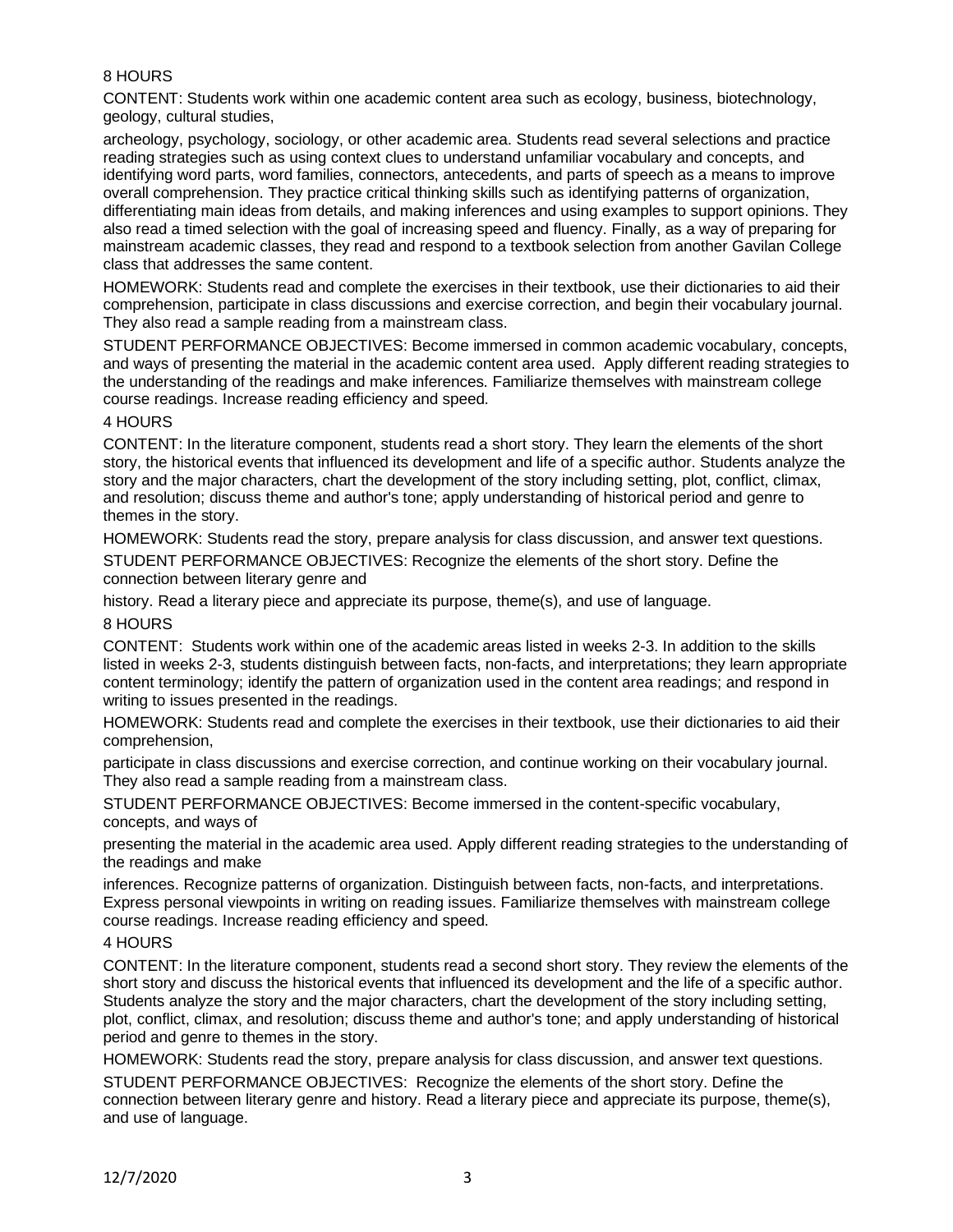# 8 HOURS

CONTENT: Students work within one of the academic areas listed in weeks 2-3. In addition to the skills listed in weeks 2-3 and 5-6, students outline class readings, recognize the logical sequence of steps and/or events, and compare and contrast ideas presented in the readings.

HOMEWORK: Students read and complete the exercises in their textbook, use their dictionaries to aid their comprehension, participate in class discussions and exercise correction, and continue working on their vocabulary journal. They also read a sample reading from a mainstream class.

STUDENT PERFORMANCE OBJECTIVES: Become immersed in the content specific vocabulary, concepts, and ways of presenting the material in the academic area used. Apply different reading strategies to the understanding of the readings and make inferences. Recognize patterns of organization. Distinguish between facts, non-facts, and interpretations. Express personal viewpoints in writing on reading issues. Compare and contrast ideas in the readings. Familiarize themselves with mainstream college course readings. Increase reading efficiency and speed.

### 4 HOURS

CONTENT: In the literature component, students read a short play. They learn the basic elements of drama and the historical events that influenced its development and life of a specific author. Students analyze the drama and the major characters, chart the development of the story line including setting, plot, conflict, climax, and resolution; discuss theme and author's tone; and apply understanding of historical period and genre to themes in the drama.

HOMEWORK: Students read the play, prepare analysis for class discussion, and answer text questions.

STUDENT PERFORMANCE OBJECTIVES: Recognize the elements of a short play. Define the connection between literary genre

and history. Read a literary piece and appreciate its purpose, theme(s), and use of language.

### 8 HOURS

CONTENT: Students work within one of the academic areas listed in weeks 2-3. In addition to the skills listed in weeks 2-3, 5-6, and 8-9, students recognize synonyms/antonyms and punctuation as context clues, evaluate the readings for author perspective, and move from concrete statements to abstract concepts.

HOMEWORK: Students read and complete the exercises in their textbook, use their dictionaries to aid their comprehension, participate in class discussions and exercise correction, and continue working on their vocabulary journal. They also read a sample reading from a mainstream class.

STUDENT PERFORMANCE OBJECTIVES: Become immersed in the content-specific vocabulary, concepts, and ways of presenting the material in the academic area used. Apply different reading strategies to the understanding of the readings and make inferences, particularly the use of synonyms/antonyms and punctuation as tools for comprehension. Recognize patterns of organization. Distinguish between facts, non-facts, and interpretations. Express personal viewpoints in writing on reading issues. Compare and contrast ideas in the readings. Evaluate author perspective. Demonstrate understanding of abstract concepts. Familiarize themselves with mainstream college course readings. Increase reading efficiency and speed.

### 4 HOURS

CONTENT: In the literature component, students read poetry. They learn the basic elements of poetry. Students read and analyze the poems and their themes through the use of language, imagery, and symbolism. They also note the lyrical aspects of poetry in its rhyme scheme, meter, and other relevant characteristics.

HOMEWORK: Students read poetry, prepare analysis for class discussion, and answer text questions. STUDENT PERFORMANCE OBJECTIVES: Recognize the elements of poetry and discuss the relevant aspects of the genre. Read a literary piece and appreciate its purpose, theme(s), and use of language.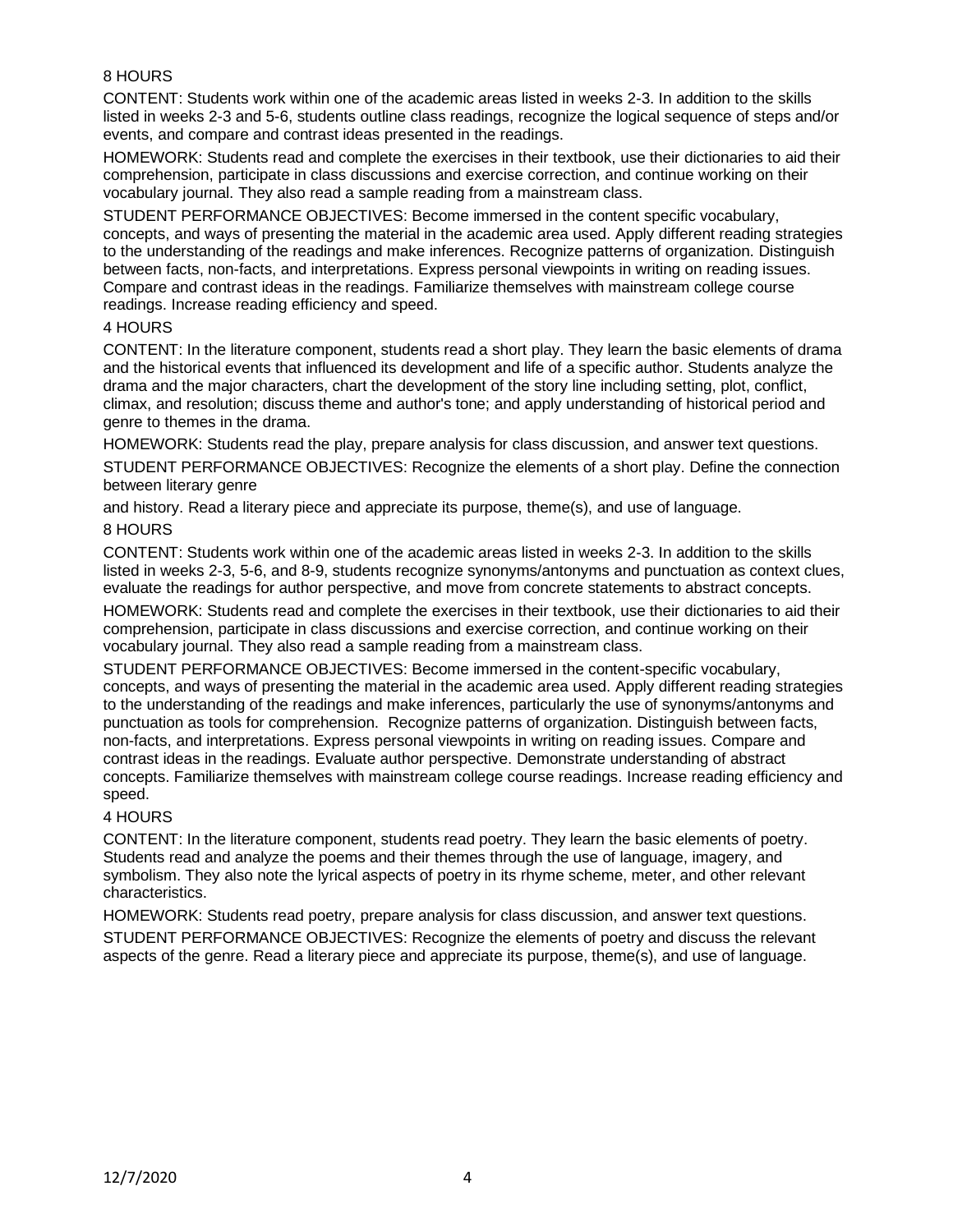# 8 HOURS

CONTENT: Students work within one of the academic areas listed in weeks 2-3. In addition to the skills listed in weeks 2-3, 5-6, 8-9, and 11-12, students are exposed to the scientific style of writing and the use of the passive voice and other specific characteristics of the scientific writing style. HOMEWORK: Students read and complete the exercises in their textbook, use their dictionaries to aid their comprehension, participate in class discussions and exercise correction, and continue working on their vocabulary journal. They

also read a sample reading from a mainstream class.

STUDENT PERFORMANCE OBJECTIVES: Become immersed in the content-specific vocabulary, concepts, and ways of presenting the material in the academic area used. Apply different reading strategies to the understanding of the readings and make inferences, particularly use of synonyms/antonyms and punctuation as tools for comprehension. Recognize patterns of organization. Familiarize themselves with the scientific style of writing and the use of the passive voice. Distinguish between facts, non-facts, and interpretations. Express personal viewpoints in writing on reading issues. Compare and contrast ideas in the readings. Evaluate author perspective. Demonstrate understanding of abstract concepts. Familiarize themselves with mainstream college course readings. Increase reading efficiency and speed.

#### 6 HOURS

CONTENT: In the literature component, students continue reading poetry. They review the elements of poetry. Students read and analyze the poems and their themes through the use of language, imagery, and symbolism. They also note the lyrical aspects of poetry in its rhyme scheme, meter, and other relevant characteristics. Students write poetry.

HOMEWORK: Students read poetry, prepare analysis for class discussion, and answer text questions. STUDENT PERFORMANCE OBJECTIVES: Recognize the elements of poetry and discuss the relevant characteristics of the genre. Read a literary piece and appreciate its purpose, theme(s), and use of language. Write poetry.

### 4 HOURS

CONTENT: Students review general aspects of reading in a variety of academic disciplines and some common reading strategies that must be employed in the reading and analysis of texts in an academic environment. They review the various ways in which content-specific vocabulary and rhetorical patterns can be ascertained for ease of comprehension. Students discuss their personal vocabulary learning and expansion strategies. They learn to distinguish academic from literary texts and note the differences in the purpose and use of language of each.

HOMEWORK: Students participate in class discussion regarding the content of the week, finish their vocabulary logs, evaluate the

academic area texts they found most challenging and most accessible and discuss the reasons for it orally and in writing, and do self-evaluation.

STUDENT PERFORMANCE OBJECTIVES: Review reading comprehension and vocabulary development strategies. Review general

aspects of reading in academic disciplines. Develop awareness of the self-initiative and reading efficiency needed in an academic

environment to succeed in mainstream classes. Define personal styles and strategies for reading comprehension and vocabulary development. Distinguish the purpose and use of language of both academic and literary texts.

2 HOURS

Final Exam

### **METHODS OF INSTRUCTION:**

Reading, lecture, whole-group and small-group discussion, vocabulary logs, analysis of academic reading selections, writing, self-evaluation, and discussion and evaluation of literature.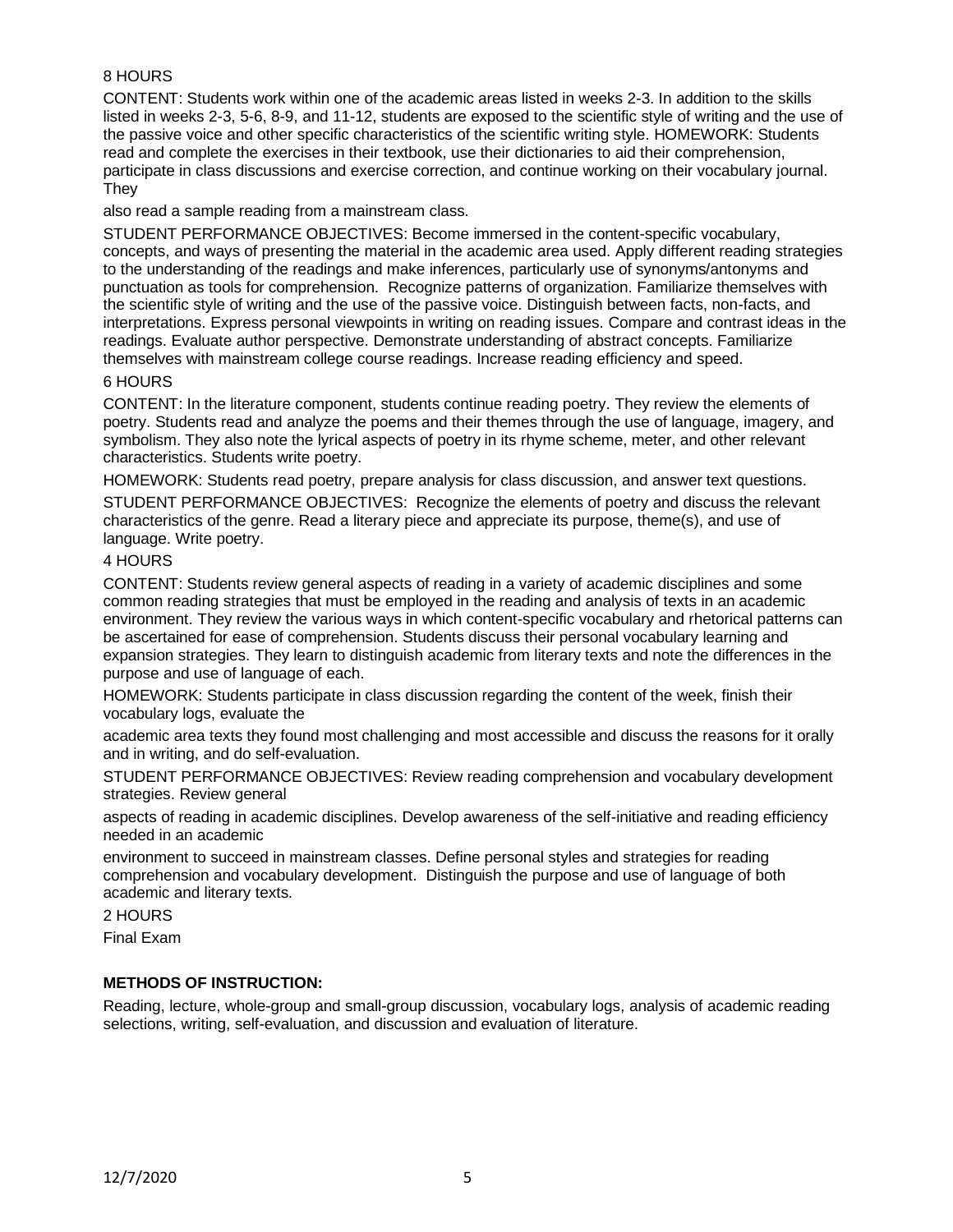## **METHODS OF EVALUATION:**

Objective examinations Percent of total grade: 70.00 % Multiple choice, True/false, Matching items, Completion Writing assignments Percent of total grade: 20.00 % Written homework, Reading reports, Essay exams, Self-evaluation, poetry writing. Other methods of evaluation Percent of total grade: 10.00 %

# **REPRESENTATIVE TEXTBOOKS:**

Recommended Representative Textbooks Holder, et. al.. Inside Out / Outside In. Houghton Mifflin,2005. The content of this text is not out-of-date, and the reading skills taught are still current. Reading Level of Text, Grade: Advanced ESL Verified by: Nicole Cisneros Marcus. A World of Fiction: Twenty Timeless Short Stories. Addison Wesley,2005. The content of this text is not out-of-date, and the reading skills taught are still current. Reading Level of Text, Grade: Advanced ESL Verified by: Nicole Cisneros McConochie. 20th Century American Short Stories, Volume 1. Heinle & Heinle,1995. The content of this text is not out-of-date, and the reading skills taught are still current. Reading Level of Text, Grade: Advanced ESL Verified by: Nicole Cisneros Smith and Mare. Topics for Today. Heinle & Heinle,2010. The content and reading skills taught in the following texts are still current. ISBN: 978-1111033040 Reading Level of Text, Grade: Advanced ESL Verified by: Nicole Cisneros Zukowski and Faust. Steps to Academic Reading 5: Between the Lines. Heinle & Heinle,2002. The content of this text is not out-of-date, and the reading skills taught are still current.